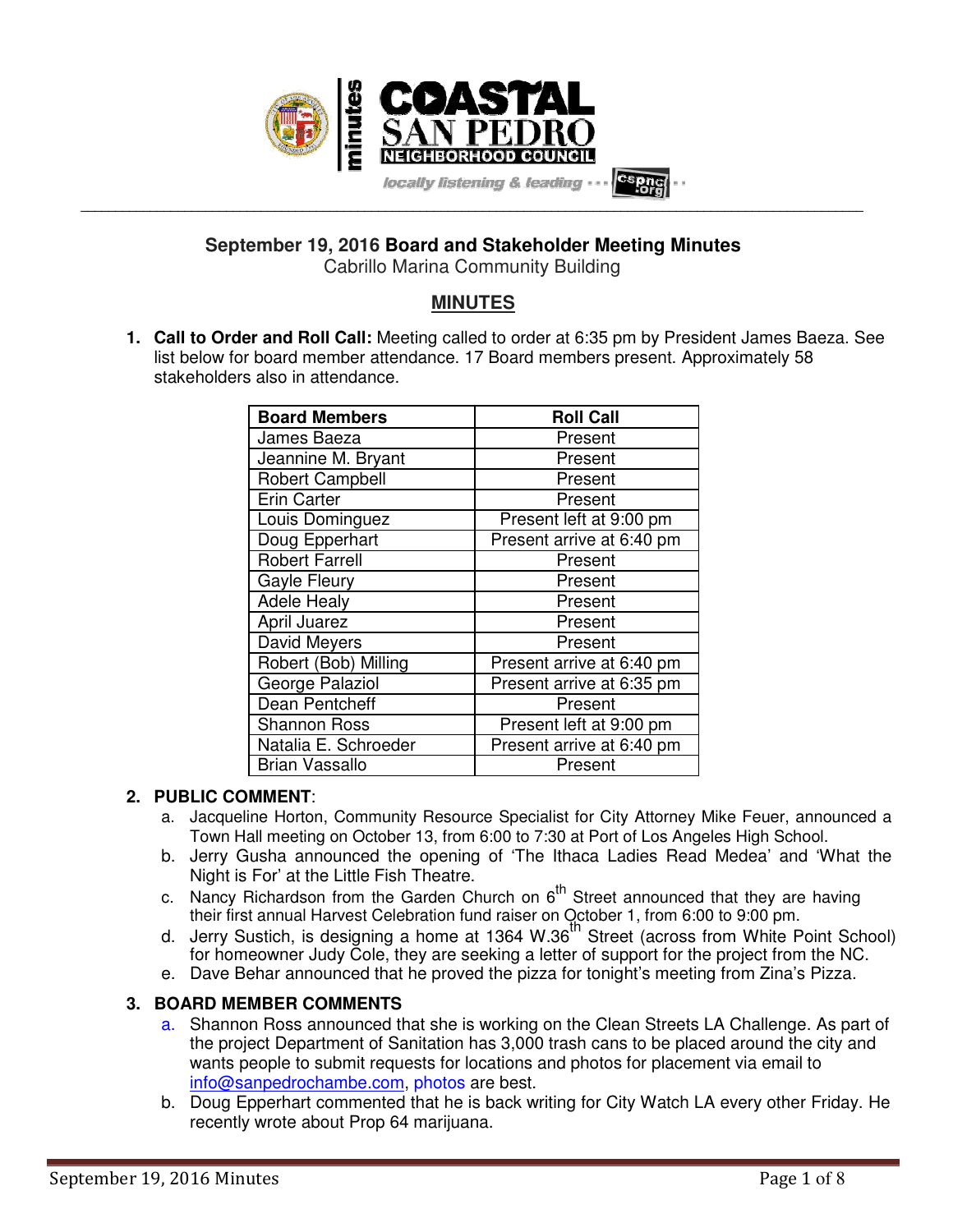**4. MINUTES**: Approval of August 25, 2016 minutes.

Motion by **April Juarez** to approve the August 25, 2016 meeting minutes as corrected to state NOT PRESENT, instead of absent or excused, seconded by **Brian Vassallo**. Motion passed with 14 yes (Baeza, Bryant, Campbell, Carter, Dominguez, Epperhart, Farrell, Fleury, Juarez, Milling, Palaziol, Ross, Schroeder, and Vassallo), 0 no, and 3 abstention(s) (Healy, Meyers, and Pentcheff).

# **5. BUDGET & FINANCE**:

- a. Approval of August 2016 MER and bank statement. Addressed below in item 9.2.a.
- **6. LAPD REPORT**: Senior Lead Officer Elliott Rubright
	- a. Officer Rubright provided an update on crime statistics. Including area RD573 as requested. They are still seeing a rise in violent crime and a reduction in property crime.
	- b. Some concerns of Board members and Stakeholders were as follows:
		- i. President Baeza congratulated Officer Rubright on passing his orals and becoming our official SLO.
		- ii. Ann Cole lives on Denison and asked what can we do about getting police presence when school starts and ends? People drive way to fast. Officer Rubright responded that traffic safety around schools is a common complaint. He will submit a request for someone to come do some enforcement.
		- iii. Board member Doug Epperhart thanked Officer Rubright for the Corner Store flashlight walk.
		- iv. Board member Shannon Ross is excited about having a flashlight walk in South Shores starting at Bogdonovich park in future.
		- v. Board member Bob Meyers asked for follow up from last month's request to get a portable radar trailer on Pacific Avenue. Officer Rubright responded that there is only one portable radar trailer for all of South Division. They had it deployed in two other locations in town.
		- vi. Board member George Palaziol asked if Officer Rubright thought it would help decrease the number of cliff rescues if there were signs posted with information for the Suicide Prevention Hotline. Officer Rubright replied that there are many reasons people go over the fence/wall, and when people jump and/or fall it is a huge expense in dollars and man power.
		- vii. Board member Gayle Fleury commented that in lower South Shores there were several burglaries in the last week, can LAPD increase patrols in the area. Officer Rubright responded that they have sent plane clothes cars into the area.
		- viii. Officer Rubright's contact information: Twitter handle 5sl85sanpedro, email (preferred method of contact) 38205@lapd.lacity.org and office telephone 310-726-7925

# **7. REPORTS FROM GOVERNMENT AGENCYREPRESENTATIVES**

- a. **Councilman Joe Buscaino CD15**: See item 8. below
- b. **Port of Los Angeles**: Augie Bezmalinovich, Community Affairs Advocate
	- i. The next meeting of the Harbor Commissioners is Thursday, October 6, at 6:00 pm, at Bannings Landing, this is tentative, please check the website for conformation at https://www.portoflosangeles.org. The October 20 meeting has been cancelled.
	- ii. The first annual Fleet Week over Labor Day weekend was a great success. Approximately 200,000 people came, and 46,000 were able to tour the ships.
	- iii. The two extra trolleys will be going back in early October as they return to the winter schedule. In three months the trolleys had about 15,000 riders.
	- iv. The contractor for the Front Street Beautification project has been selected. The City Attorney is working on an issue that once resolved the work should begin shortly.
	- v. The North Gaffey Street Beautification Phase II. They plan to advertise the project in November and anticipate a start date in May of 2017.
	- vi. The first annual Southern California Boat Show will be September 22 to 25 at Cabrillo Way Marina.
	- vii. The Red Bull Global Rally Cross will be at the outer harbor berth 46 on October 8 and 9.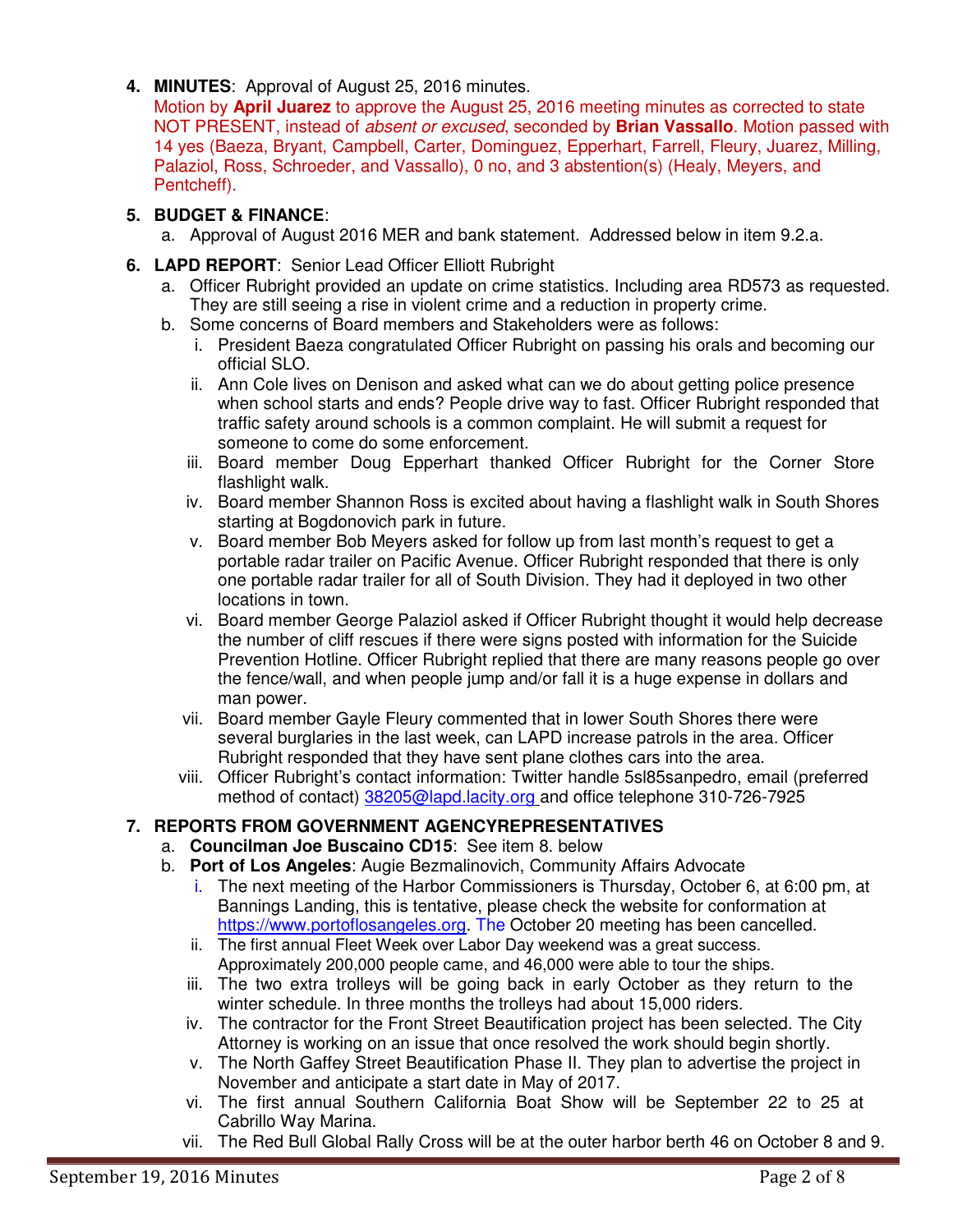- viii. The annual Pet Parade and Happy Harbor Halloween will be on Saturday, October 29, at the downtown San Pedro water cut and in Wilmington at the Waterfront Park.
- ix. Some comments of Board members and Stakeholders were as follows:
	- I.Board member Louis Dominguez congratulated the Port on Fleet Week, it was an incredible event and even the traffic was alright.
	- II. Stakeholder Ms. West asked a question off the microphone that could not be heard about the Boy Scout Camp. Mr. Bezmalinovich responded that negotiations continue with the Boy Scout's; they are still working on a term sheet toward a lease.
	- III. Dean Pentcheff commented regarding the Boy Scout Camp/Aquatic Center that he wants to reiterate the position the board has taken in the past, and request that when the lease goes public, they need more than 30 days notice to intelligently give feedback, and accordingly are formally requesting 60 days for review and comment. Mr. Bezmalinovich responded that it would be helpful if the NC submitted a resolution to that affect, as he is not sure that 60 days will happen. Mr. Pentcheff replied that they don't need to pass **another** resolution, they've already done so many times, and the Port has repeatedly ignored such.
- c. **LAUSD Board Member Dr. Valdovic**: John Larson, Director of Communication
	- i. Superintendent Christopher Downing presented an update on the future of the Science Center.
		- I. LAUSD has been approached by another community partner with an alternative proposal for the site. This group is requesting strong consideration from the district for this proposal.
		- II. Accordingly, he wants to reconvene the focus group to hear a presentation from that group and appoint three people for the focus group.
		- III. Board members Erin Carter, Gayle Fleury and April Juarez will represent the NC on focus group panel.
		- IV. The site is being maintained for the 2016-2017 year. The gardens are still up and the class rooms are still being used for professional development, and field trips will start again in November.
	- ii. John Larson commented that at the LAUSD Board meeting taking place tomorrow, a motion to move the start date for the 2017-2018 school year, to a post Labor Day date, will be addressed.
	- iii. Stakeholder Donald Galaz commented that the proposed storage facility for homeless people is one block from Barton Hill Elementary School.
- d. **Budget Advocate for the Harbor Region**: Danielle Sandoval
	- i. Ms. Sandoval is the Budget Advocate for Region 12.
	- ii. They are waiting for the Mayor's letter to go out to city departments so that they can start meeting with city department managers.
	- iii. The Budget Advocates discussed releasing an early version of the white paper incorporating five motions they approved in August, involving the recommendations of the LA 2020 Commission report, to accelerate their work.
	- iv. Watch for the annual survey to come, last year coastal San Pedro gave the most responses to their survey.

# **8. CD-15 PRESENTATION** | **Councilman Joe Buscaino**

- i. The Councilman has always supported NC members having more than two minutes to speak at City Council and committee meetings. Now, if a Community Impact Statement (CIS) has been filed for a specific item, then you will have more than the two minutes to speak on that specific item.
- ii. The City of Los Angeles has approved a comprehensive homeless strategy that includes storage facilities. He turned to his homeless task force for advise on this issue. The task force has identified a location in San Pedro that it recommends for a public storage site.
- iii. The San Pedro Public Market project first phase of demolition was approved on August 18 by the Board of Harbor Commissioners and work is expected to begin in November.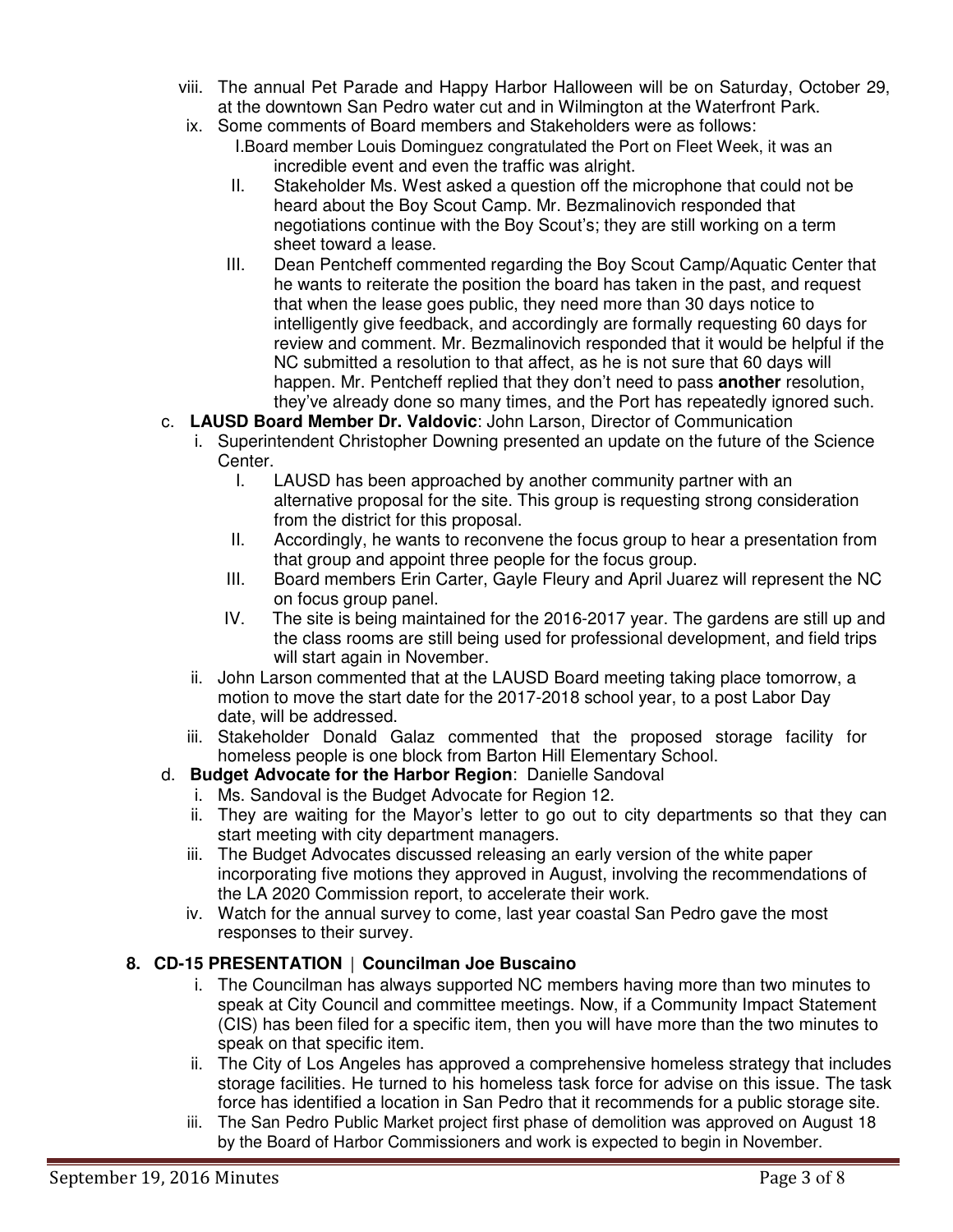- iv. The Sampson Way realignment and the Plaza Park expansion have received a tentative notice to proceed.
- v. They are working on the website infrastructure for the Sidewalk Repair 50/50 rebate program. They hope to have it up and running this fall.
- vi. The sale of the San Pedro Court House has been approved by the State Legislature. An RFP went out in late July and proposals are due September 27.
- vii. He invited everyone to his free annual Italian Dinner on October 22, at Weymouth Corners.
- viii. Some questions submitted in advance to the Councilman were addressed as follows:
	- I. President Baeza asked how do we move forward with Sunken City now that the geological report is complete and recommendations have been made? Is it going to be stalled by the City Attorney? Where can funding be found and the timeline? Councilman Buscaino will be meeting with Recreation & Parks to discuss the geological report and recommendations, and look at options for how to move forward. He will have Ryan Ferguson report back.
	- II. Update on Paseo del Mar permanent restoration. The pre-design report is complete, with a more accurate cost analysis, and several options to be considered. The Councilman wants to reconvene the White Point Landslide Advisory committee. He is working with Mayor Garcetti's office looking for funding for the project.
	- III. Board member Adelle Healy asked what is the possibility of replacing the dangerous and unsightly guard rail fencing the ocean side just west of Point Fermin Park and extending it to Roxbury? It has been allowed to deteriorate to its present condition because historically the Bureau of Street Maintenance and Recreation and Parks have each denied any responsibility for its maintenance. This portion of the coastline is frequently used for filming commercials, TV and feature films, could we request that allocated a portion of the collected permit fees for replacement of the dangerous guard rail? I know that the funds are deposited into the General Fund, but can an exception be made. The Councilman will meet with the General Managers for Street Services and Recreation and Parks

for resolution. Filming permit fees can only be used for cost recovery.

- IV. A brief history of the major development projects that have been either proposed or approved for our downtown area, plus Pacific and Gaffey, including, but not limited to the status of Nelson One, Seaside Mesa, project on  $g^{th}$  and Mesa and Exit Park. The Councilman discussed some details for some of the projects listed. The Exit Park is now called the Los Angeles Sister City Plaza.
- V. Any information regarding the status of the former Coco's and former Albertson's/Hagen's location. They have no information on these sites.
- VI. Board member Bob Milling asked with the redevelopment and public market on the waterfront, plan buildings in the downtown area, the arrival of AltaSea, an influx of changes throughout San Pedro, what do you see in the next few years will be the effect of these changes on Coastal San Pedro where there are mostly single family residences, apartments, limited number of businesses, and number of resources used by all of San Pedro and Los Angeles? The Councilman has long supported revitalization of the San Pedro waterfront.
- VII. The Councilman commented that he appreciates the questions specifically as they relate to development. Things are changing here. They are doing everything they can to get people to come here to spend their dollars, and to address the poverty and homeless issues. They have put together a plan in conjunction with emergency response teams, outreach teams, mental health unit, the LAPD and working with Harbor Interfaith to address homelessness. He has reached out to the surrounding communities asking them to do their part as well.
- ix. Some questions from Stakeholders were as follows:
	- I.Mr. Nolan asked several questions about the Sidewalks 50/50 rebate program.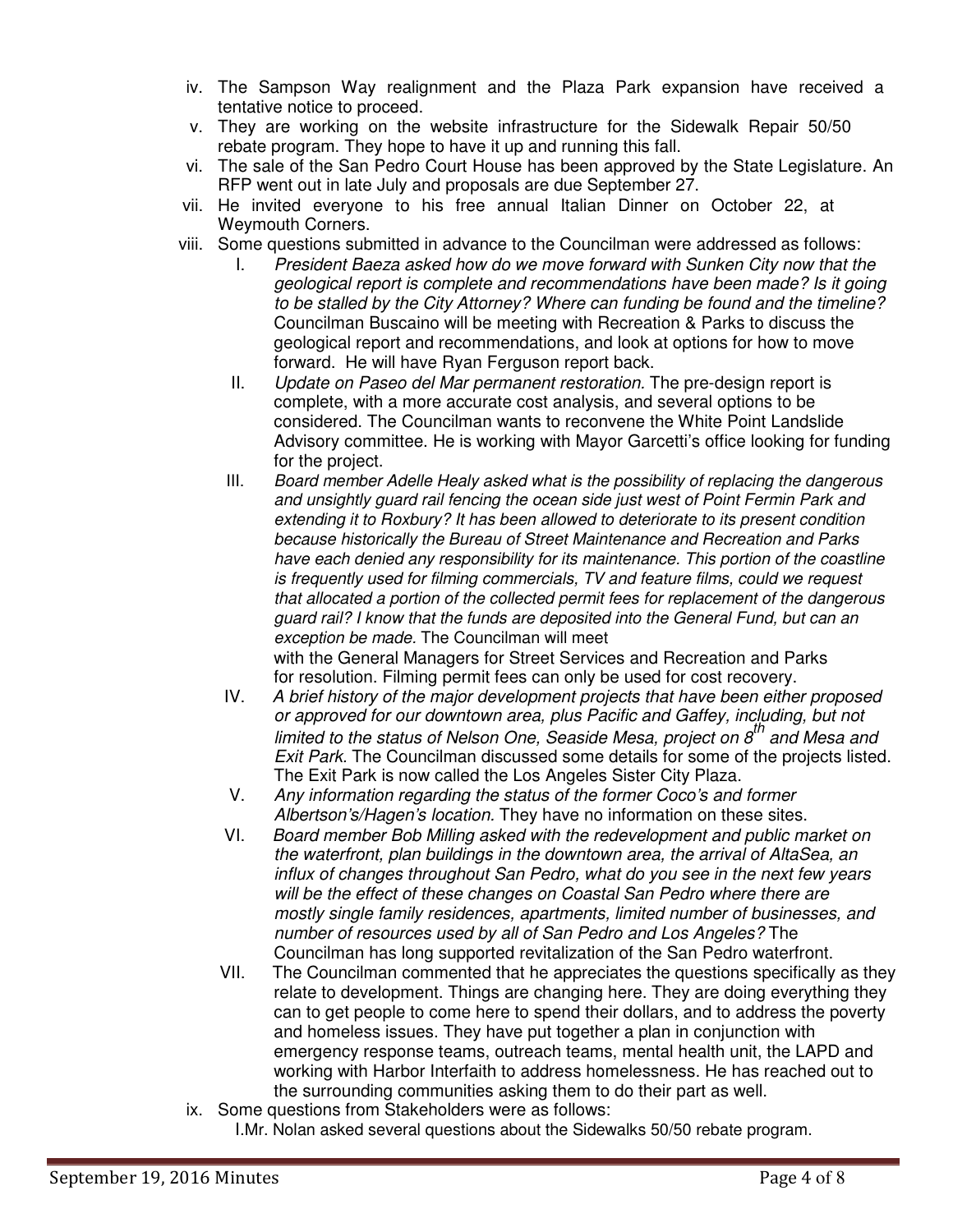- II. There were several questions from stakeholders that did not use the microphone which could not be heard about the Paseo del Mar restoration project.
- III. Donald Galaz commented that though he is in favor of the waterfront development plans, regarding the neighborhood adjacent to the redevelopment, Mr. Galaz fells that the Councilman just wants to wipe out the entire neighborhood. That neighborhood is full of homeowners, hardworking families and retirees who do not deserve to be pushed out. The Councilman commented that he is looking for mixed income residential development. One of his ideas is to develop city owned parking lots, like the one at  $7<sup>th</sup>$  & Beacon, for mixed income residential development. He stated that Rancho San Pedro needs to be rebuilt. The site is 22 acers, with 470 units, no one should be living in WWII era housing, we owe better to those residents. Federal law mandates one to one housing replacement. No one will be shut out or thrown out in the street.

### **9. ACTION ITEMS**

#### **1. STAKEHOLDER MOTIONS**

#### a. **Dr. Vladovic, Mr. Schmerelson, Dr. McKenna- Family Readiness Instructional Calendar**

WHEREAS, There has been consistent feedback from the constituency of the Board Offices in support of a return to the traditional start calendar, and

WHEREAS, The stated goals of the "early start" calendar were to finish the instructional calendar before winter break, giving families and students a longer winter break in order to improve test scores by way of fewer interruptions in the calendar year, and

WHEREAS, the surveys of preferential start dates conducted by staff have not achieved sufficient outreach and consideration of public opinion on the preferred start date, and

WHEREAS, Board Offices have continued to hear concerns about having to keep students indoors and not conducting much needed physical activity during the hot August weather, and

WHEREAS, Maintenance on the AC units has been an ongoing and increasingly costly issue, along with the issues of rising electrical costs and attempting to conduct class session in rooms or facilities built without climate control, and

WHEREAS, Board Offices have heard concerns from families being unable to travel due to affordable time periods to travel running concurrent with the August start period, or simply traveling when they can afford or have leave time from work thus causing their children to miss critical start-of-year classroom time;

THEREFORE, BE IT RESOLVED, that the Board of Education of the Los Angeles Unified School District hereby directs the Superintendent of Schools to begin every instructional year on a unspecified date after Labor Day, and that the Superintendent direct staff to make all appropriate moves to facilitate this order beginning with the 2017- 2018 school year

Motion by **Natalia Schroeder** to approve the above motion, seconded by **George Palaziol**. Motion passed with 11 yes (Bryant, Dominguez, Farrell, Fleury, Healy, Juarez, Milling, Palaziol, Ross, Schroeder, and Vassallo), 1 no (Pentcheff), and 5 abstention(s) (Baeza, Campbell, Carter, Epperhart, and Meyers).

b. Appointment of up to five NC Board Members authorized to prepare and submit Community Impact Statements on behalf of the CSPNC, on issues and positions specifically approved by the board. Board members James Baeza, Doug Epperhart, George Palaziol, and Dean Pentcheff were appointed. Approved unanimously.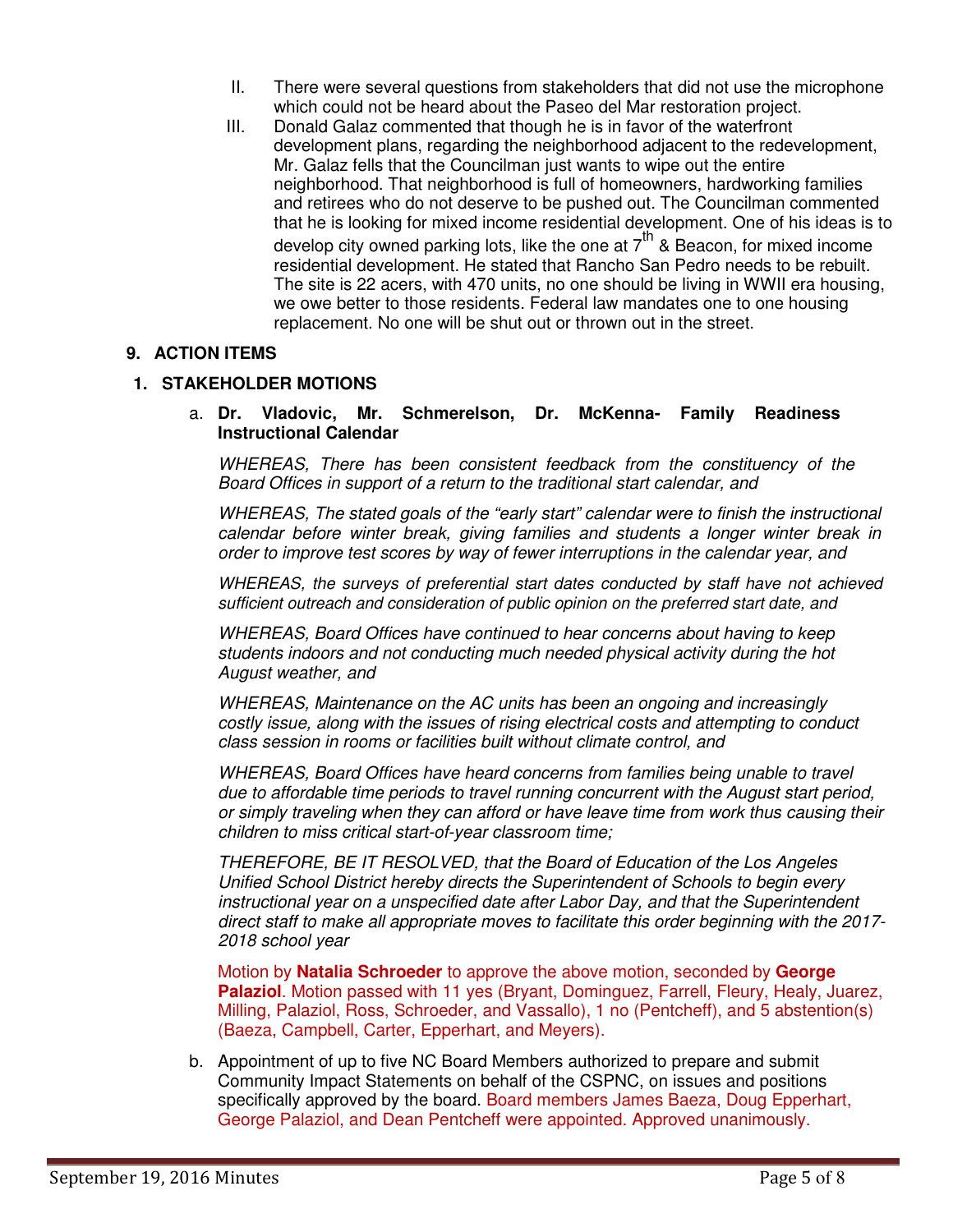c. The CSPNC authorizes acquisition of the 2016 selection registration information. Motion by **Doug Epperhart** to approve the CSPNC authorizes acquisition of the 2016 selection registration information, seconded by **Adelle Healy**. Motion passed with 17 yes (Baeza, Bryant, Campbell, Carter, Dominguez, Epperhart, Farrell, Fleury, Healy, Juarez, Meyers, Milling, Palaziol, Pentcheff, Ross, Schroeder, and Vassallo), 0 no, and 0 abstention(s).

# **2. BUDGET AND FINANCE MOTIONS**

a. Review and Approve the August 2016 Monthly Expenditure Report Motion by **Dean Pentcheff** to postpone approval of the August Monthly Expenditure Report to the October meeting to allow more time for review, seconded by **Doug Epperhart**. Motion failed with 1 yes (Pentcheff), 15 no (Baeza, Bryant, Campbell, Carter, Dominguez, Epperhart, Farrell, Fleury, Healy, Juarez, Milling, Palaziol, Ross, Schroeder, and Vassallo), and 1 abstention(s) (Meyers). Motion by **Louis Dominguez** to approve the August Monthly Expenditure Report, seconded by **Brian Vassallo**. Motion passed with 16 yes (Baeza, Bryant, Campbell,

Carter, Dominguez, Epperhart, Farrell, Fleury, Healy, Juarez, Meyers, Milling, Palaziol, Ross, Schroeder, and Vassallo), 0 no, and 1 abstention(s) (Pentcheff).

- b. Review and Approve the revised July 2016 Monthly Expenditure Report Motion by **Louis Dominguez** to approve the amended/revised July Monthly Expenditure Report, seconded by **Brian Vassallo**. Motion passed with 16 yes (Baeza, Campbell, Carter, Dominguez, Epperhart, Farrell, Fleury, Healy, Juarez, Meyers, Milling, Palaziol, Pentcheff, Ross, Schroeder, and Vassallo), 1 no (Bryant), and 0 abstention(s).
- c. Revise the amount approved for payment of recurring / monthly transcription and other temporary services to Lloyd Staffing to an amount "not to exceed \$250". Motion by **Louis Dominguez** to approve revising the amount approved for payment of recurring / monthly transcription and other temporary services to Lloyd Staffing to an amount "not to exceed \$250", seconded by **Natalia Schroeder**. Motion passed with 17 yes (Baeza, Bryant, Campbell, Carter, Dominguez, Epperhart, Farrell, Fleury, Healy, Juarez, Meyers, Milling, Palaziol, Pentcheff, Ross, Schroeder, and Vassallo), 0 no, and 0 abstention(s).
- d. Reimbursements for Approval
	- 1. Approve payment of invoice #6-614007 to Lloyd Staffing for Transcription Services by Sheryl Akerblom dated 8/28/16 in the amount of \$193.05. Motion by **Dean Pentcheff** to approve payment of invoice #6-614007 to Lloyd Staffing for Transcription Services by Sheryl Akerblom dated 8/28/16 in the amount of \$193.05, seconded by **Adelle Healy**. Motion passed with 17 yes (Baeza, Bryant, Campbell, Carter, Dominguez, Epperhart, Farrell, Fleury, Healy, Juarez, Meyers, Milling, Palaziol, Pentcheff, Ross, Schroeder, and Vassallo), 0 no, and 0 abstention(s).
	- 2. Approve payment of invoice #6-613986 to Lloyd Staffing for Transcription Services by Sheryl Akerblom dated 8/21/16 in the amount of \$180.18. Motion by **Dean Pentcheff** to approve payment of invoice #6-613986 to Lloyd Staffing for Transcription Services by Sheryl Akerblom dated 8/21/16 in the amount of \$180.18, seconded by **Adelle Healy**. Motion passed with 17 yes (Baeza, Bryant, Campbell, Carter, Dominguez, Epperhart, Farrell, Fleury, Healy, Juarez, Meyers, Milling, Palaziol, Pentcheff, Ross, Schroeder, and Vassallo), 0 no, and 0 abstention(s).

# **3. COMMUNICATIONS**

- a. **CSPNC Outreach Database Collection**: Coastal San Pedro Neighborhood Council approves an amount not to exceed \$1,000 for the purposes of outreach via database collection, mobile and/or e-mail records of and for the benefit of Coastal residents, collected door to door and by tabling events. Committee shall measure success of initial 90 day period. Motion from committee, passed with 17 yes (Baeza, Bryant, Campbell, Carter, Dominguez, Epperhart, Farrell, Fleury, Healy, Juarez, Meyers, Milling, Palaziol, Pentcheff, Ross, Schroeder, and Vassallo), 0 no, and 0 abstention(s).
- b. **CSPNC Neighborhood Outreach Motion**: Coastal San Pedro Neighborhood Council approves an amount not to exceed \$5,000 for the purposes of Public Safety Outreach via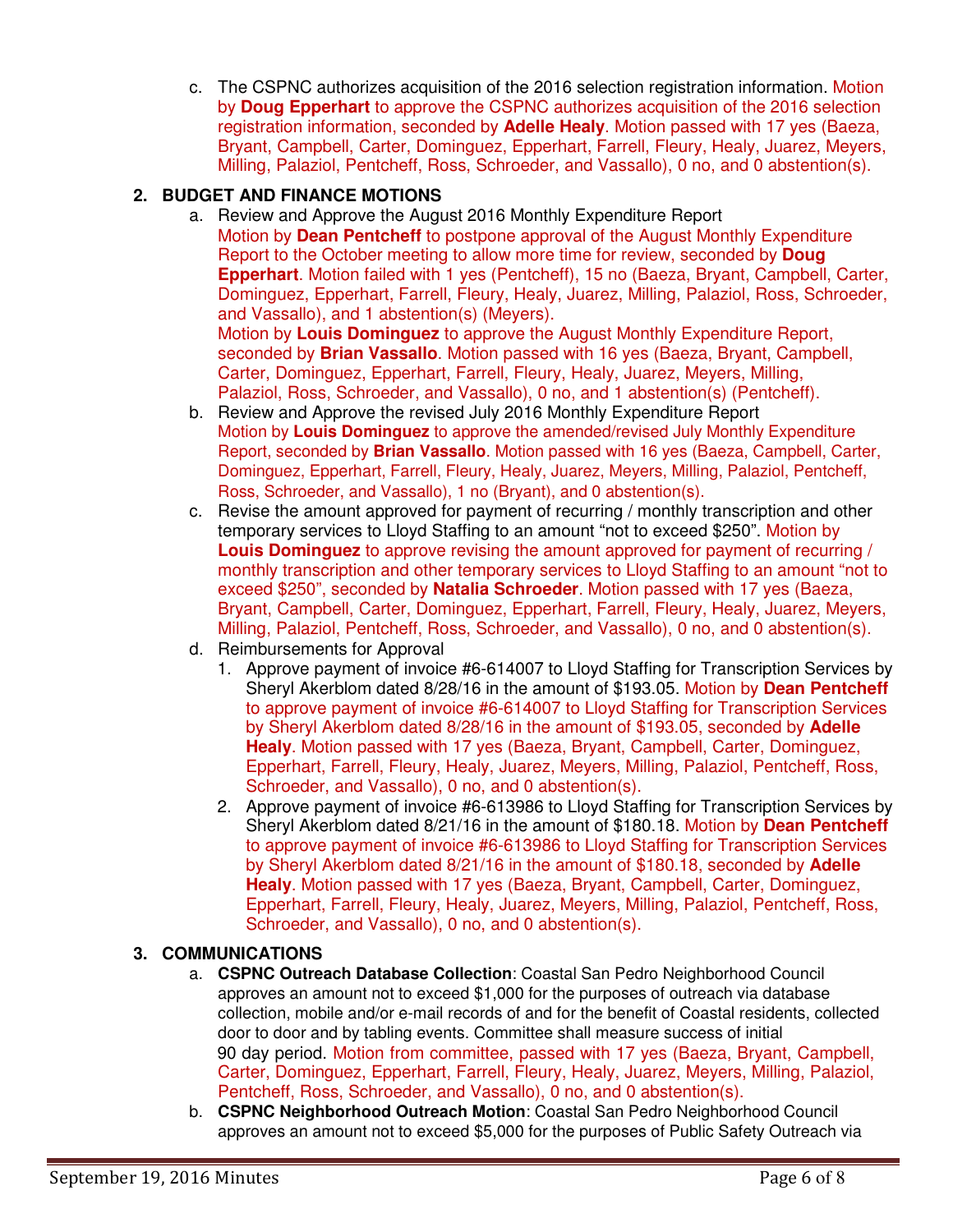Neighborhood Block Parties, LAPD and Neighborhood Watch, Youth and Families on school campuses and Annual Public Safety Summit. Motion from committee, passed with 17 yes (Baeza, Bryant, Campbell, Carter, Dominguez, Epperhart, Farrell, Fleury, Healy, Juarez, Meyers, Milling, Palaziol, Pentcheff, Ross, Schroeder, and Vassallo), 0 no, and 0 abstention(s).

- c. **CSPNC Video & Digital Asset Outreach**: Coastal San Pedro Neighborhood Council approves an amount not to exceed \$1,500 for the purposes of outreach via Video and Digital Asset Production – and Distribution to support the CSPNC stakeholders, Board Initiatives, meetings and events for an initial test of three months. The CSPNC Communications Committee shall provide content input and maintain web metrics to measure success of initial period. Motion from committee, passed with 15 yes (Baeza, Bryant, Campbell, Carter, Epperhart, Farrell, Fleury, Healy, Juarez, Meyers, Milling, Palaziol, Pentcheff, Schroeder, and Vassallo), 1 no (Ross), and 1 abstention(s) (Dominguez).
- d. **CSPNC Signage**: Coastal San Pedro Neighborhood Council approves an amount not to exceed \$2,200 for the purposes of permanent and temporary Welcome Signage in the Neighborhood Council District. This allocation shall include \$700 for purchase of a 10x10 logoed tent / signage. This budget may be applied to a two year plan. Motion from committee, passed with 13 yes (Baeza, Bryant, Campbell, Dominguez, Epperhart, Farrell, Fleury, Healy, Juarez, Milling, Palaziol, Schroeder, and Vassallo), 2 no (Meyers and Ross), and 2 abstention(s) (Carter and Pentcheff).
- e. The CSPNC shall allocate an amount not to exceed \$750 for the Trunk or Treat event for outreach. **The CSPNC delegates authority to the Council President or his designee to expend funds for the project approved pursuant to the section in amounts not to exceed those specified, and to directs the Treasurer to pay properly submitted invoices and costs.**

Motion by **Robert Campbell** amend the above motion by adding '**The CSPNC delegates authority to the Council President or his designee to expend funds for the project approved pursuant to the section in amounts not to exceed those specified, and to directs the Treasurer to pay properly submitted invoices and costs'**, seconded by **Brian Vassallo**. Motion passed with 17 yes (Baeza, Bryant, Campbell, Carter, Dominguez, Epperhart, Farrell, Fleury, Healy, Juarez, Meyers, Milling, Palaziol, Pentcheff, Ross, Schroeder, and Vassallo), 0 no, and 0 abstention(s). Motion from committee as amended, passed with 15 yes (Baeza, Bryant, Campbell, Carter, Epperhart, Farrell, Fleury, Healy, Juarez, Meyers, Milling, Palaziol, Ross, Schroeder, and Vassallo), 0 no, and 1 abstention(s) (Dominguez and Pentcheff).

### **10. PRESIDENT'S REPORT** – James Baeza

a. Due to time restraints President Baeza gave no report.

### **11. REPORTS FROM COMMITTEE CHAIRS**

- a. Treasurer Robert Campbell as Budget Advocate, has not been able to give the position the attention it deserves so he will be looking for someone to step into the position if anyone is interested.
- b. Bob Milling, chair of Public Safety, Transportation and Planning commented that this committee's interests are vast, accordingly, he asked for any help anyone is willing to give.
- c. Dave Behar, chair of Communications committee wants volunteers for a subcommittee for the Trunk or Treat event.
- d. Gayle Fleury, chair of Education and Cultural Affairs, is looking for volunteers for the SS Lane Victory project, they need fund raising.

### **12. APPOINTMENT OF COMMITTEE MEMBERS, additions to committees**

a. Adelle Healy, chair of the Parks and Coastline committee submitted the following new members, all stakeholders, Lorna Wallace, Elizabeth Harris, Jessica Bucanan, and Pete Matingly. Approved unanimously.